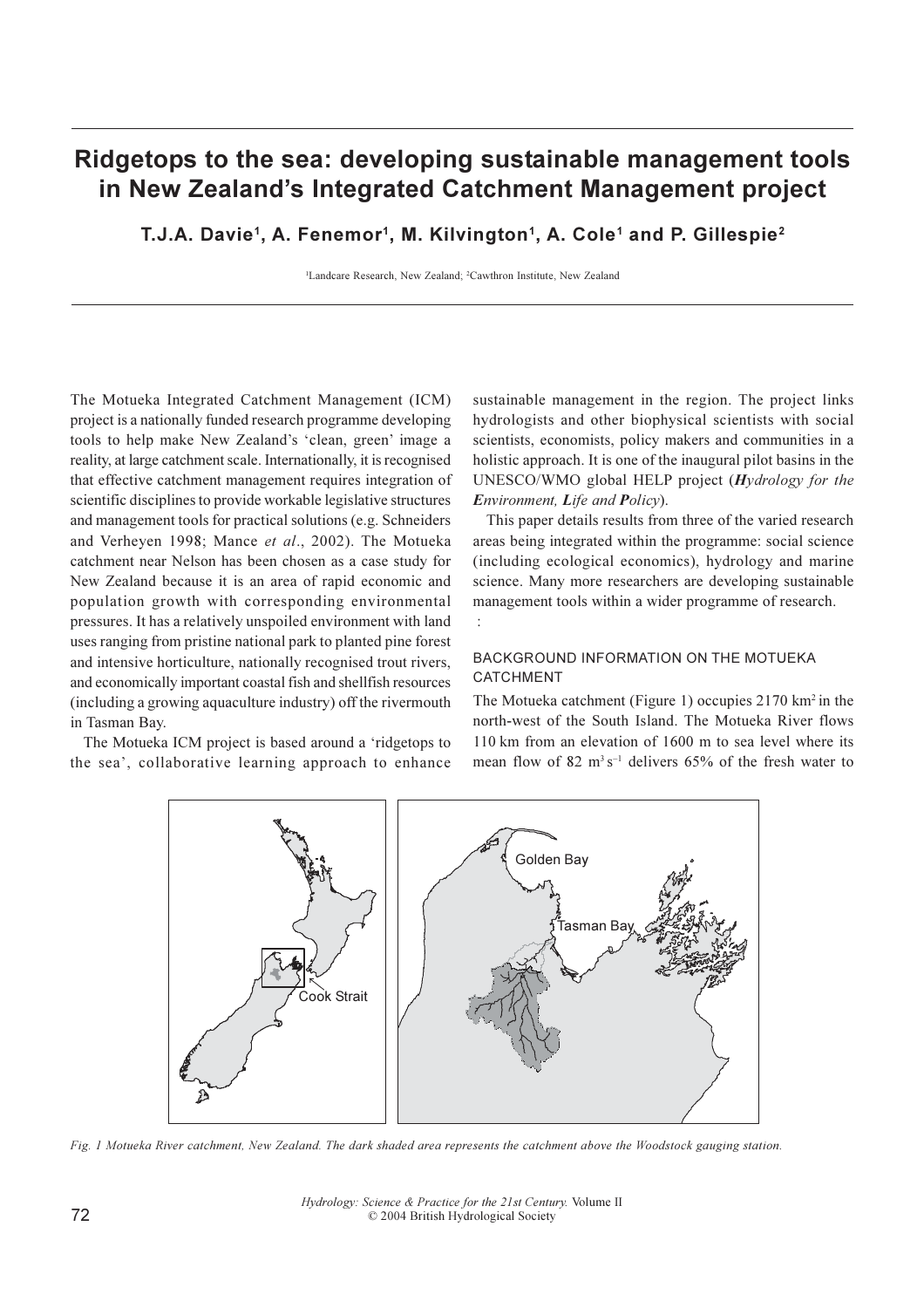Tasman Bay. Average annual precipitation ranges from 1000 to over 3500 mm in the western ranges. The climate is cool and humid with dry (austral) summers.

The Motueka catchment was originally covered in native podocarp and Southern Hemisphere beech (Nothofagus) forests. Since European settlement from the mid 19th century onwards, two-thirds of the catchment has been cleared, with roughly one-third now in exotic conifer forest and one-third in dryland pasture or crops. Horticulture (apples, kiwifruit, berryfruit, hops, and  $-$  historically  $-$  tobacco) is restricted to valley bottoms and the Motueka Plains, and is mostly irrigated, from rivers or groundwater.

The Motueka River supports an introduced brown trout fishery that attracts anglers from around the world. The rivers in the catchment are also used for canoeing, rafting, gold panning and other recreational pursuits. The upland marble terrain contains the deepest cave system in the Southern Hemisphere, which attracts international speleological exploration. Scallop and cockle harvesting are key activities in Tasman Bay and there is a rapidly expanding interest in mussel and other marine farming opportunities.

The catchment is sparsely populated  $(\leq 1$  per km<sup>2</sup>) with a total population of 12 000, of which 7000 live in the town of Motueka. Population growth is among the highest in New Zealand at more than 2% per annum. Vineyards, marine farming, and tourism are adding to the diversity and productivity of the local economy.

# SOCIAL SCIENCE - TWO WAY COMMUNITY **INVOLVEMENT**

## **Community Reference Group**

A major focus of the Motueka ICM research programme is the involvement of stakeholders in the research, specifically the Tasman District Council as environmental management agency and the people living in the Motueka catchment. One way to facilitate this interaction has been through the establishment of a community reference group (CRG). This group comprises seven residents from throughout the catchment plus up to four researchers and policy makers. The CRG meets four to six times a year.

In a catchment where the research aim is more about protecting existing natural values than repairing damaged ones, one challenge has been to motivate sufficient interest to keep the CRG going. Surprisingly, the CRG has more than survived. While some initial participants have left, others have joined and a core group of seven people, of varied interests including farming, managing orchards, recreational fishing and tourism, take part in the meetings.

Several research initiatives have been developed from CRG meetings. Following a discussion about water quality results,

landowners on the banks of the Sherry River became aware that their stock crossings were the likely cause of poor water quality in their river. This group of landowners, supported by staff of the council, the NZ Landcare Trust, and ICM researchers, investigated the problem and three of four stock crossings have now had bridges built by landowners.

One of the most significant outcomes has been the growing confidence and familiarity within the CRG, a key ingredient for learning and change. A second initiative, described below, has been group input into an influence matrix model for understanding the important factors that influence environmental outcomes at whole catchment scale. The trust built up among CRG members has allowed the free flow of discussion, including direct challenges to the assumptions, structure and usefulness of the model itself. This input, together with the group's observations about what factors most affect the future of the catchment, shows the value of working with 'non-researchers' when building models and reflects the degree of confidence, trust and capacity built over the last three years. The modelling takes an ecosystem services approach to the question of what constitutes catchment sustainability.

#### **Ecosystem services**

By way of background, ecosystem goods and services (Mooney and Ehrlich, 1997) play an important role in economic activity and in providing spiritual and recreational values (Daily, 1997). Fresh water is an ecosystem good, while the collection, storage, purification and transport of water are examples of ecosystem services. At a global scale, scientists generally agree humans depend upon 17 key ecosystem services. These include: processes that maintain atmospheric gas composition; climate parameters; disturbance regimes; water quality and supply; erosion control; soil formation; nutrient cycling; the treatment of wastes; pollination; biological control; the provision of habitat; food production; the supply of raw materials; genetic resources; recreation and culture services (Costanza et al., 1997).

Human economic activity depends on the provision of ecosystem goods and services (Binning et al., 2001). Patterson and Cole (1999) estimated that the New Zealand economy annually draws on flows of ecosystem goods and services to the economic value of approximately one half of our annual GDP. Therefore, the problem of sustaining current levels of economic production and consumption at national, regional and catchment scales also implies a need to sustain ecosystem services (Cole and Patterson, 1998).

The scientific methods chosen to determine values relating to the provision and maintenance of ecosystem services must be chosen with reference to an understanding of future community goals (Costanza and Folke, 1997). For example,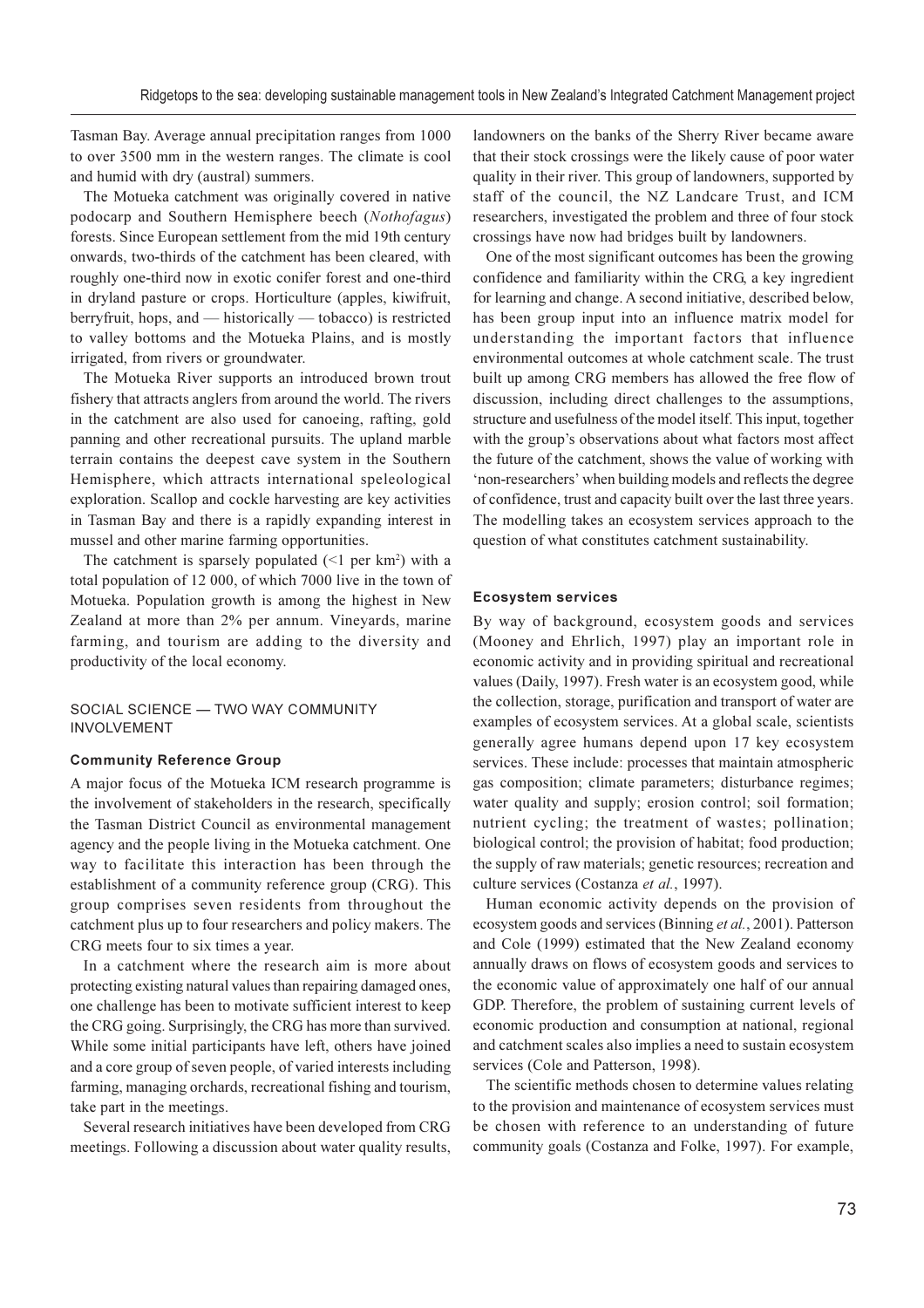if a local community agreed on *only* one goal — to maximise economic returns — then no effort would be needed to sustain ecological or social systems until they impinged upon that economic goal. In theory, market prices would play an important role in regulating economic activities so that they did not exceed local ecological and social limits. The main problem with this approach is that economic efficiency is not society's only goal; other goals like social fairness and sustainability are both feasible and desirable.

We first asked the Motueka CRG what their future goals were for the management of the Motueka Catchment. This exercise confirmed that members were concerned with more than just economic development. Their general management goals included social wellbeing, economic and ecological resilience, social equity, sustainable management and development. This is an important insight because we cannot explore the problem of sustaining ecosystem services in isolation from other community goals.

We next asked the CRG what factors they considered affected the achievement of these goals. From an initial 178

factors, 28 key factors were identified. To address the problem of how to study ecosystem services in connection with other economic and social goals/factors we trialled a whole-system participatory modelling methodology based on earlier research by Vestor (1976) in urban systems. The influence matrix provides an opportunity for community members to express a type of whole-system preference using a subjective assessment of perceived influence between system factors. The use of influence as a unit of measurement over the entire catchment helps to overcome the commensuration problems typically associated with whole-system analysis in conventional economics (Costanza and Hannon, 1989; Patterson, 1998).

# Influence matrix results

A catchment influence matrix (Table 1) is data rich and possible to analyse in different ways. We used the data to:

1. Rank individual and groups of factors to identify the strongest influence on progress towards community goals.

Table 1. Influence matrix completed by the Motueka community reference group. The location of individual row and column factors is indicated according to factor groupings only. When drawn in detail, each individual factor shares the same row and column number. An individual score represents the estimated influence of a given row factor on a particular column factor as measured subjectively on a scale of 0 to 5 (0 representing no influence, 3 an intermediate influence and 5 a strong influence).

|                       |                | Ecological | Factors |   |   |                         |   |   |   |                | Economic | <b>Factors</b> |   |    |   |   |    |   | Factors<br>Social |   |   |   |    |                |                |   | Factors<br>Other |   |
|-----------------------|----------------|------------|---------|---|---|-------------------------|---|---|---|----------------|----------|----------------|---|----|---|---|----|---|-------------------|---|---|---|----|----------------|----------------|---|------------------|---|
|                       | 2              | 3          | 3       | 3 |   | 3                       | 3 |   | 3 | 2              | 2        | 2              | 2 |    |   | з | 2  | 2 | 3                 | 3 | 2 | 3 | 2  | 2              | 4              |   | 2                |   |
| Ecological<br>Factors | 0              | 3          | 4       | 3 | 3 | $\overline{a}$          | 3 | 3 | 2 | 2              | 2        | 3              | 2 | 1  | 3 | 3 | 2  | ı | 2                 | 3 | 2 | 2 | ī  | ı              | 2              | 2 | 3                | 2 |
|                       | $\overline{a}$ | 2          | 2       | 4 | 3 | ä                       | 3 | š | з | 3              | 2        | 2              | ä | 2  | 3 | 3 | 2  | ż | ž                 | ž | 2 | 2 | 2  |                | 3              | 2 | 3                | 2 |
|                       | 3              | 2          | 3       | 3 | 4 | 3                       | 2 | 4 | 3 | 3              | 2        | 2              | 1 | ı  | 3 | 2 | 2  | 2 | 3                 | 3 | 2 | 2 | 2  | ı              | 3              | 2 | 3                | 2 |
|                       | 2              | 2          | 3       | 3 | 3 | 3                       | 3 | 4 | 3 | 2              | 2        | 2              | 1 | 2  | 4 | 3 | 2  | ı | 3                 | 3 | 2 | 2 | ı  | 2              | 2              | 1 | 3                | 2 |
|                       |                | 2          | 3       | 3 | 4 | 2                       | 2 | 3 | ž | ž              |          | ı              | ı | 1  | 2 | ž | 2  | 1 | ä                 | 3 | ı |   | ı  | ī              | $\overline{a}$ | ı | 3                | 2 |
|                       | 2              | 2          | 2       | 2 | 3 | 2                       | 2 | 2 | 2 | $\overline{a}$ | 2        | 2              |   | ı  | 2 | 3 | 2  | 2 |                   |   | 2 | 2 | ı  | $\overline{a}$ | 2              | 1 | 3                | 2 |
|                       | 3              |            | 3       | 4 | 3 | 3                       | 2 | 3 | з | з              | 3        | 3              | 2 | 3. | 4 | 4 | 4  | 2 | 3                 | 3 | 2 | 2 | 2  | 2              | 3              | ž | 3                | 2 |
|                       | 2              |            | 3       | 3 | 3 | 2                       | 2 | 3 | 2 | 1              |          | 3              | 1 | 2  | 4 | 3 | 4  | 3 | ä                 | 3 | ı | ı | ı  | 2              | 2              | 2 | 4                | 2 |
| Economic<br>Factors   | 0              |            | 2       | 2 | 1 | 2                       | 2 | 2 | 3 | з              |          | 1              | 0 | ı  | ı | ı | 2  | 2 | 2                 | 2 | 2 | 1 | 2  | 1              | 2              |   | 2                |   |
|                       | 2              | 2          | 2       | 2 | 2 | 1                       | 1 | 2 | 2 | ı              | 3        | 3              | 3 | 3  | з | 3 | 3. | 2 | 2                 | 2 | 2 | 2 | 2  | 2              | 3              | 2 | 2                | 3 |
|                       | 2              | 2          | 2       | 2 | 3 | 1                       | 3 | 3 | 2 | 2              | 3        | 2              | 3 | 3  | ٤ | 4 | 4  | 3 | 3                 | 2 | 3 | 3 | 3  | 3              | 3              | 2 | 2                | 2 |
|                       | 1              | 2          | 1       | 1 | ı | 1                       | 1 | ı | 2 | 1              | 3        | 3              | 1 | 3  | 4 | 2 | 3  | 3 | 3                 | 2 | 2 | 2 | 2  | 3.             | 2              | 3 | 3                | 2 |
|                       | 1              | 2          | 2       | 1 | 1 | 1                       | 1 |   | ı | ı              | 2        | 3              | 3 | 2  | 4 | 2 | 3  | 3 | 3                 | 2 | 3 | 3 | 2  | 3              | 3              | 2 | 3                |   |
|                       | 3              |            | 4       | 3 | 4 | 3                       | 3 |   | 4 | 2              | 2        | 4              | 3 | 3  | 2 | 4 | 4  | 3 | 4                 | 2 | 3 | 3 | 3  | 3              | 3              | 2 | 3                | 2 |
|                       | 1              | 2          | 2       | 1 | ı | 1                       | 2 | 2 | ı | ٦              | 2        | 2              | 2 | 2  | 3 | 2 | 2  | 3 | 3                 | 2 | 3 | 2 | 2  | 2              | 2              | 2 | 3                | 2 |
|                       | 2              |            | 2       | 2 | 2 | 2                       | 2 | 3 | 3 | 1              | 2        | 3              | 3 | 4  | 3 | 3 | 2  | 3 | 3                 | 3 | 3 | 3 | 3  | 3              | 3              | 2 | 3                | 2 |
| Social<br>Factors     |                |            | ı       | 1 |   | 0                       | 1 | 2 | 2 | I              |          | 2              | 2 | 3  | 3 | 2 | 3  | 2 | 3                 | 4 | 2 | 3 | 2  | 3              | 3              | 2 | 2                | 2 |
|                       | 1              | 2          | 2       | 2 | 2 | 2                       | 2 | 3 | 2 | 1              | 2        | 3              | 2 | 3  | 3 | 2 | 3  | 2 | 2                 | 4 | 3 | 3 | 2  | 3              | 3              | 2 | 3                | 2 |
|                       | 1              | ž          | 2       | 2 |   | 1                       | 2 | 2 | 2 | 1              |          | 2              | 2 | 3  | 3 | 2 | 3  | 3 | 4                 | 3 | 3 | 3 | 2  | 3              | 2              | 2 | 2                |   |
|                       | 1              |            | 2       | 2 | 1 | 1                       | 2 | 2 | 2 | 2              | 2        | 3              | 3 | 4  | 3 | 2 | 3  | 3 | 3                 | 3 | 2 | 4 | з  | 3              | 2              | 2 | 3                | 2 |
|                       | 2              | 2          | 2       | 2 | 2 | 2                       | 2 | 2 | 2 | 2              | 2        | 2              | 2 | 4  | 3 | 3 | 3  | 3 | 4                 | 3 | 3 | 2 | 3  | 3              | 3              | 2 | 2                | 2 |
|                       | ž              | 3          | 3       | 2 | 2 | $\overline{\mathbf{2}}$ | 2 | 3 | 2 | I              | 2        | 2              | 2 | 3  | 3 | š | 3  | 3 | 3                 |   | ž | ž | 2  | 3              | 3              | 3 | 3                | 2 |
| Other                 | 1              |            | 1       | 1 |   |                         | 1 |   | 1 | 1              |          | 2              | 2 | 3  | 3 | 2 | 2  | 3 | 3                 | 4 | 3 | 3 | 3  | 3              | 3              | 3 | 3                |   |
|                       | 1              | 2          | 2       | 2 | 1 | 1                       | 2 | 3 | ı | 1              | 2        | 2              | 3 | 3  | 3 | 3 | 2  | 3 | 3                 | 3 | 3 | 3 | 2  | 3              | 2              | 2 | 3                | 2 |
| Factors               | 2              | 3          | 3       | 4 | 2 | 3                       | 3 |   | 3 | 2              | 2        | 3              | 2 | 3. | 3 | 3 | 3  | 3 | 3                 | 3 | 3 | 3 |    | 3              | 2              | 3 | 4                |   |
|                       | 3              |            | 3       | 3 | 3 | 3                       | 3 | 4 | 3 | 2              | 3.       | 3              | 3 | 2  | 3 | 3 | 3. | 3 | 3                 | 3 | 3 | 3 | 3  | 3              | 3              | 3 | 3                | 2 |
|                       | 2              | R          | ż       | 2 |   | ă                       | ð |   | ñ |                | 3        | 3              | 3 | ž  |   |   | 3  | ٦ | ż                 | ٦ | ŋ |   | ŋ, | ż              | 3              | ž | ž                |   |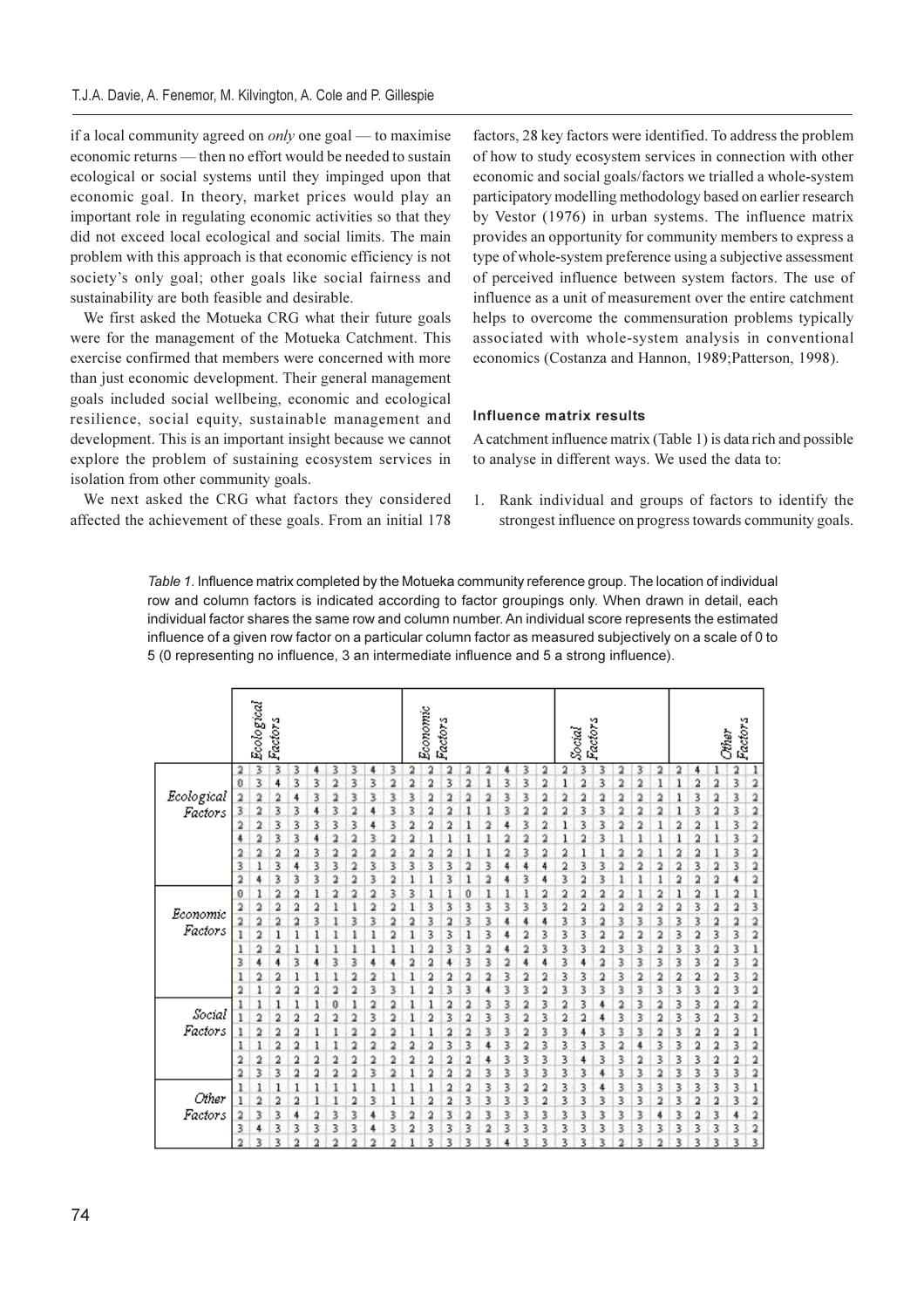- 2. Better understand the relative importance and functional role of individual factors.
- Help prioritise research effort towards those system factors  $3.$ or factor groups that play a leading role in progress towards future community goals.

Ranking of the 28 factors of the influence matrix (Table 1) indicated that the five most influential factors (in rank order) were: primary industries, policy, plans, rules and legislation; governance of social institutions; economic inputs; and water quality and supply. It is not surprising that primary industries and economic inputs feature as highly influential factors because the local economy is strongest in the primary (agricultural/horticultural) and tertiary (service) sectors. Water quality and supply is also recognised as an influential factor because its limitation has the ability to constrain economic activity on a large scale. However, it is interesting that social factors (policy, plans, rules and legislation and governance of social institutions) were ranked so highly.

Ranking of the six main groups of factors based on their relative system-wide influences also yielded interesting results. Governance of social institutions and policy, plans, rules and legislation yielded the highest weighted group scores of 19, followed by non-local influence and ecological group factors at 17, social group factors at 15, and economic group factors at 14. It is again evident that economic factors do not hold a monopoly on system-wide influence. Surprisingly, three different groups of social factors have the greatest systemwide influence (accounting for 54% of the total group influence) followed closely by ecological factors. These results are highly significant from a policy perspective. Management of the catchment towards multiple community goals needs to take social and ecological factors into consideration, especially the role of social institutions.

In summary, the existence of multiple community goals implies that we cannot focus on the study of important themes, like sustaining ecosystem service capacity, in isolation from social and economic factors. Participatory modelling methodologies like the influence matrix provide an opportunity for researchers to measure how community members express their preferences at a whole-system level of catchment scale. The development, testing and use of participatory methods of this kind in an integrative research context will play an important future role in helping us manage catchments towards economic, social and ecological community goals. While further refinements are needed in this modelling methodology, it has already played an important role in helping us shape our research priorities in a whole-system context.

## **HYDROLOGY - LAND USE IMPACTS ON RIVER FLOWS**

New Zealand has a diverse and temporally dynamic land usage. The main drivers of land use change are newly evolving economic opportunities in agriculture, horticulture and forestry. In this research strand, we demonstrate the difficulties experienced in assessing the impacts of land use change when modelled at the large scale.

Two separate models have been used in the project to investigate the impacts of land use change at large catchment scale. The models are SWAT (Soil and Water Assessment Tool; Arnold et al., 1998) and a new derivation of the DHVSM (Distributed Hydrology-Vegetation-Soil Model) of Wigmosta et al. (1994). Both models have a distributed spatial arrangement and can claim some form of physical basis (i.e. based on physical equations with measurable input parameters).

# **DHVSM**

The DHVSM works on a square grid cell arrangement and concentrates on solving the water balance for each grid cell. The processes simulated at each grid cell are precipitation (including throughfall and interception from a canopy); evapotranspiration (using a simplified Penman-Monteith equation); infiltration into the soil and groundwater; subsurface flow and overland flow. The grid cells used in this simulation are  $30 \times 30$  m, from a digital elevation model of the catchment. Once overland or subsurface flow reaches a channel, the water is routed down the channel using a simple time-lag function based on the known recession curve for the Motueka at Woodstock gauging station.

#### **SWAT**

SWAT is a complex model with many different combinations of process representations possible. A full description of the different options used in this study is in Cao et al. (in prep). The major difference between DHVSM and SWAT is the spatial representation; SWAT uses a combination of sub-basins and hydrological response units (HRU). HRU are portions of a sub-basin that possess unique land use/management/soil attributes. The inclusion of HRU allows SWAT to account for heterogeneity of the land use/management and soil properties within a sub-basin. HRU form the basic computational unit for estimating the water balance; they differ from DHVSM grid squares in that they vary in size according to the heterogeneity of soils and vegetation cover within a sub-basin.

## Input data

The Motueka catchment is extremely diverse in terms of rainfall, geology and land use, which presents interesting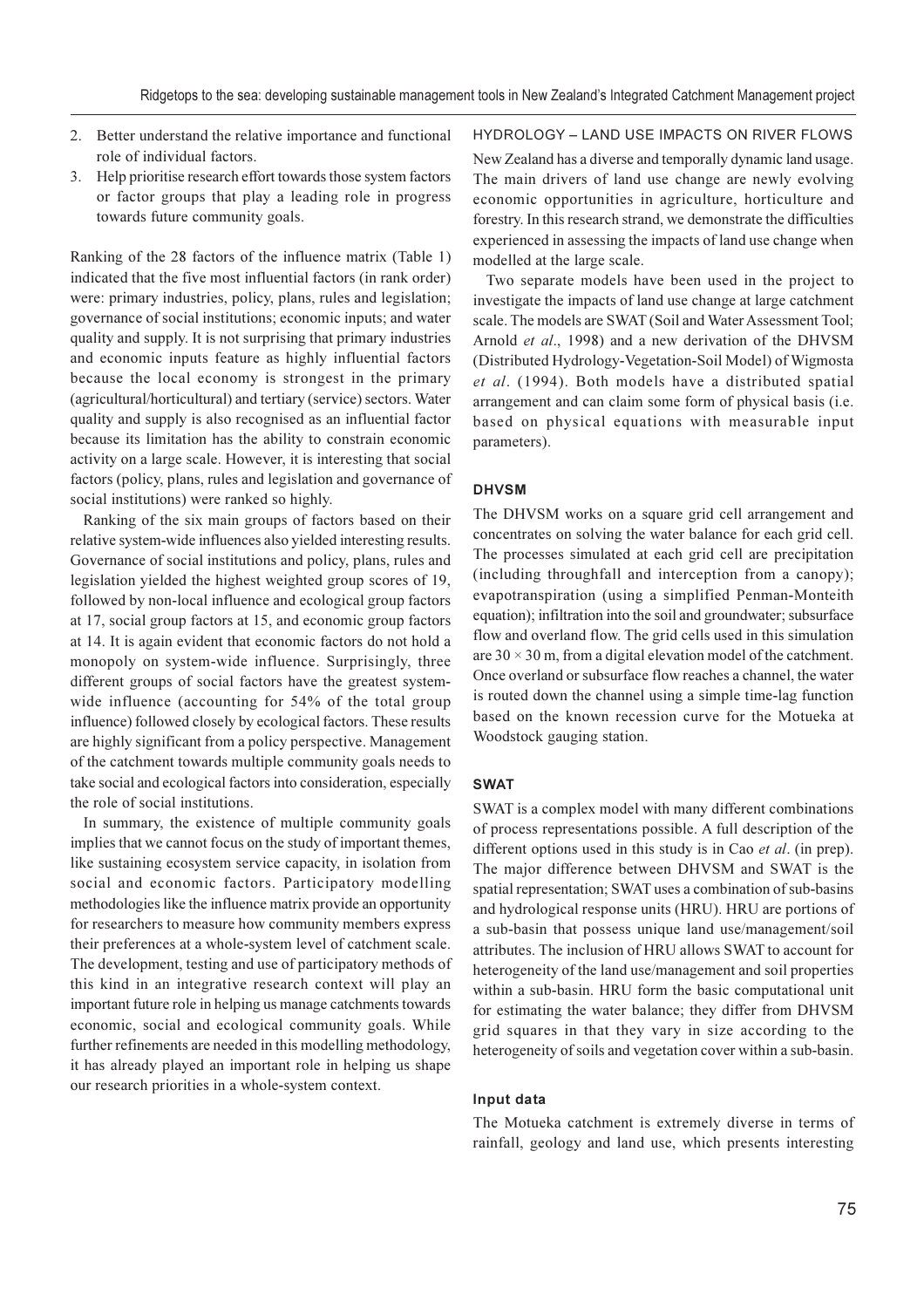problems for deriving input data to run distributed hydrological models. Soils and land cover data were derived from national databases; for soils this includes water-balance type properties distributed via soil type (based on previous soil surveys and association with underlying geology). In the agriculturally productive areas of the catchment the soils coverage is reasonable, but in the mountainous regions the coverage is poor. For land cover, the data are derived from satellite overpasses in the mid-1990s, which have been converted into the Land Cover Data Base.

The annual precipitation in the Motueka catchment ranges from more than 3500 mm in the western side of the catchment to around 950 mm in the lower, eastern side. Rainfall has high variability due to a complex, rugged terrain with the arrangement of the mountains and the predominately westerly airflows resulting in a strong precipitation gradient from west to east. There is an irregular spacing of precipitation gauges around the catchment with 18 gauges with long enough records for use in a long-term modelling study. Unfortunately these are distributed mainly in the lower parts of the catchment. An algorithm was developed for both models that calculated daily rainfall at a point based on an interpolation from annual rainfall. The annual rainfall map has been drawn by the Tasman District Council (the environmental regulators for the catchment) based on as much local rainfall information as possible and expert knowledge of the area.

## **Results**

Following calibration and validation of the models, three land cover scenarios were run for the period 1990–99 (from when a good rainfall and river flow coverage could be obtained). The first scenario simulates the current land use; the second represents a 'restoration' of the catchment to its pre-European state with a predominance of Nothofagus cover. This represents an 'increase' in indigenous forest cover from the current 37% to 88% (the remainder is either too high for trees to grow or wetland). The third scenario assumed that exotic plantations (Pinus radiata) cover as much as possible of the catchment without replacing indigenous vegetation and wetland. This is based on sensible elevation limits for economic viability of plantation forestry in the region. In this scenario the exotic plantations go from the current 27% to around 50% of the catchment.

Some keys results are highlighted in Table 2. The most striking aspect is the large difference between the two models. In the case of average annual discharge the DHVSM shows an increase in flow with the increase in taller vegetation while SWAT shows the opposite. Both of these results differ considerably from small catchment studies in the region, which have shown decreases in annual flow of up to 50% following

Table 2. Average annual discharges from observations and simulated scenarios, 1990-1999 (m<sup>3</sup> s<sup>-1</sup>) for the Motueka at Woodstock. Simulated scenarios are shown for two models: DHVSM and SWAT, both described in the text. DVHSM has been revised in light of expert knowledge to give the second column, DVHSM2.

| <b>SWAT</b> |       | DVHSM1 DVHSM2 |
|-------------|-------|---------------|
| 58.7        | 58.7  | 58.7          |
| 54.7        | 60.0  | 57.3          |
| $-5%$       | $+9%$ | $-11%$        |
| $-4.5%$     | $+3%$ | $-3.%$        |
|             |       |               |

afforestation in the dry eastern part of the catchment (Duncan,  $1995$ ).

The most remarkable result is the difference in low flows following 'restoration' of the prehistoric vegetation cover: DHVSM suggests a 22% increase in flows while SWAT suggests a 20% decrease. For the maximum pine scenario DVHSM simulates a 2% decrease in annual minimum sevenday low flows while SWAT simulates a 15% decrease in the same low flow measure. A possible reason for DHVSM showing an increase in low flows with the prehistoric vegetation cover can be traced to the simplification of the Penman-Monteith equation for evapotranspiration. Indigenous New Zealand vegetation often has high canopy resistance to evaporation (e.g. Köstner et al., 1992) and the values used in DHVSM reflect this. Consequently during the summer months the transpiration values from the indigenous forest cover are low and more water is available for streamflow. This effect is compounded by the simulated soil water storage remaining high during the summer so that transpiration occurs at maximum rates. In SWAT the canopy interception dominates the evapotranspiration term and even during summer months there is less water available for streamflow.

In light of expert knowledge, the version of DHVSM was modified to give a fuller version of the Penman-Monteith equation for evapotranspiration. This lessened the importance of transpiration, relative to canopy interception loss. The results can be seen in Table 2 (fourth column – DHVSM2). In terms of low flows, the modified DHVSM showed a 28% decrease in annual minimum seven-day low flows, and a 9% decrease for the maximum pines scenario. Both these scenarios are closer, although not identical, to the SWAT predictions and match expectations from empirical studies. In this case expert judgement has been used in identifying model deficiencies and an iterative model development has provided comparable answers for resource managers assessing the results from both models. In this case it is critical assessment of results from science end-users, rather than local community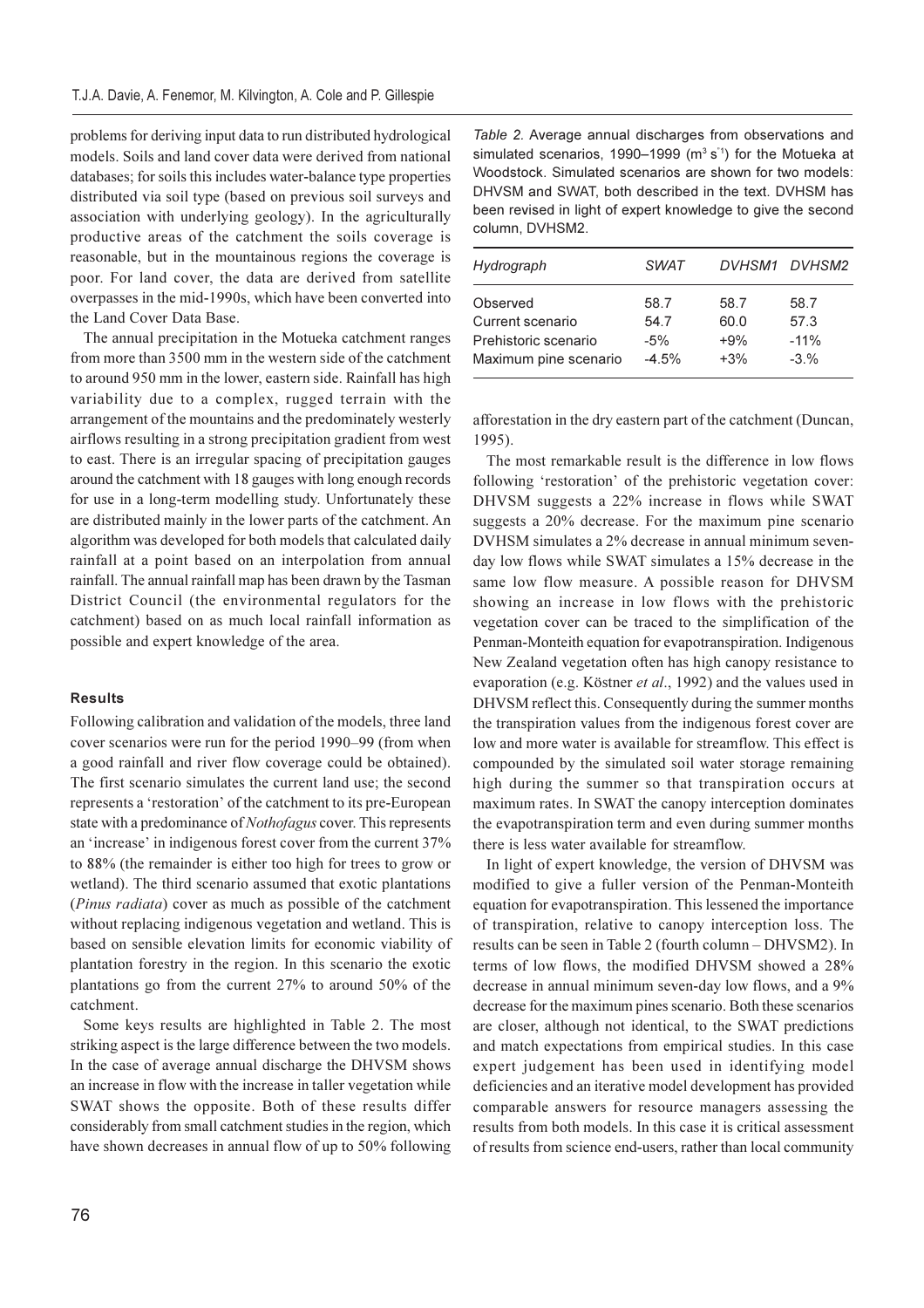end-users, that has assisted model development.

## **Discussion**

Work with the community reference group, using an influence matrix, has identified that economic factors are not the only influence on community goals for the Motueka catchment. It is possible that economic factors that drive land use change may be overruled by ecological or social factors defined by a study on the impacts of land use change. In attempting to do this, using two different hydrological models to simulate the impacts of land use change, quite different results have been obtained. The SWAT simulation is closer to what might be expected but the initial results from DHVSM pose problems for land managers considering hydrological impacts of land use change. A revised model, in light of expert knowledge has produced results comparable to SWAT which gives greater confidence for a land manager making decisions concerning long-term sustainability of water resources and land management in the Motueka catchment.

# MARINE SCIENCE - MOTUEKA RIVER'S IMPORTANCE TO PRODUCTIVITY IN TASMAN BAY

Land use change in the catchment does not affect only river flows. The Motueka catchment discharges into the western side of Tasman Bay (Figure 1). Land uses and catchment development have potentially significant effects in this bay. Here an extensive intertidal (756 ha) and shallow subtidal delta provides a transition zone to the marine environment of the bay. Long-term (seasonal and inter-annual) assessment of the distributions of temperature, salinity, inorganic nutrients, water clarity and phytoplankton and benthic microalgal biomass indicate that the freshwater plume from the Motueka River affects an area extending >10 km into Tasman Bay (Gillespie, 2003; MacKenzie and Gillespie, 2003; MacKenzie et al., 2003). Although preliminary circulation modelling of Tasman Bay (Tuckey et al., 2003) and assessment of freshwater nutrient discharge rates indicate that inorganic nutrients are contributed mainly by the inflow of offshore oceanic waters from Cook Strait, riverine sources periodically result in strong concentration gradients that stimulate photosynthetic production within the plume. This linkage between the land and sea, via the Motueka River, is an important part of Integrated Catchment Management research. In particular, a combined model is being developed to link nutrient and contaminant loss from the catchment to Tasman Bay circulation models.

## Effects on salinity, phytoplankton and benthic productivity

River inflows can have a profound effect on the density

structure of the western side of the bay (particularly after heavy rainfall, e.g. Figure 2) by creating a less dense surface layer that inhibits vertical mixing of the water column. Within the plume-affected region, three aquaculture management areas totalling  $\sim$ 4200 ha have been zoned for development of longline mussel culture (Figure 2) and the remaining offshore regions are used for commercial scallop enhancement and harvest. The observed plume-affected phytoplankton (chlorophyll  $\alpha$ ) profiles indicate that, although sufficient particulate food is available to support a longline mussel culture industry, consideration of the stratified conditions and predominantly subsurface chlorophyll  $a$  maxima (e.g. Figure 3) will be required to optimise farm management.

Observed N:P:Si ratios in the bay suggest that nitrogen is the most limiting to phytoplankton productivity. The loss of nutrient forms of nitrogen through microbial denitrification (conversion to N, gas) in the bottom sediments (Christensen et al., 2003) appears to be more than sufficient to compensate for the total dissolved inorganic nitrogen discharge into the bay through freshwater sources. Thus, under the present land usage regime, nutrients delivered from the Motueka catchment can be considered a positive influence on primary production with little potential to create the over-enriched conditions common to many coastal regions in other parts of the world (Cloern, 2001, Conley et al., 2002).

Benthic shellfish (scallops, oysters, etc.) are less dependent on phytoplankton as a food source because their feeding environment is augmented to a larger extent by resuspension of benthic microalgae from the seabed (Gillespie, 1997, 2003). Benthic shellfish, however, can also be adversely affected by high concentrations of inorganic sediments. A fluctuating nearbottom high turbidity layer has been observed within the plume region with highest values corresponding to periods of maximum tidal flow. Inorganic suspended solids concentrations > 20 g m<sup>3</sup> within this layer ( $\leq$ 50 mm above the seabed) appeared to strongly inhibit scallop feeding. Although it is likely that variations in river sediment discharges (Basher and Hicks, 2003) affect the intensity and composition of the high turbidity layer, these relationships have not yet been fully evaluated. Preliminary observations suggest that major flood events are an important contributor to sediment concentrations within the feeding environment of benthic shellfish and that conditions inhibitory to scallop feeding can persist for a period of months after a flood due to subsequent tidal resuspension. There is a strong possibility that dredging and trawling disturbances may also contribute to the persistence of high suspended solids concentrations of near-bottom waters.

At present there is a good scientific understanding of the possible effects of land-derived nutrients on potential aquaculture sites but no empirical or modelled data to assess how much nutrient and contaminants are reaching potential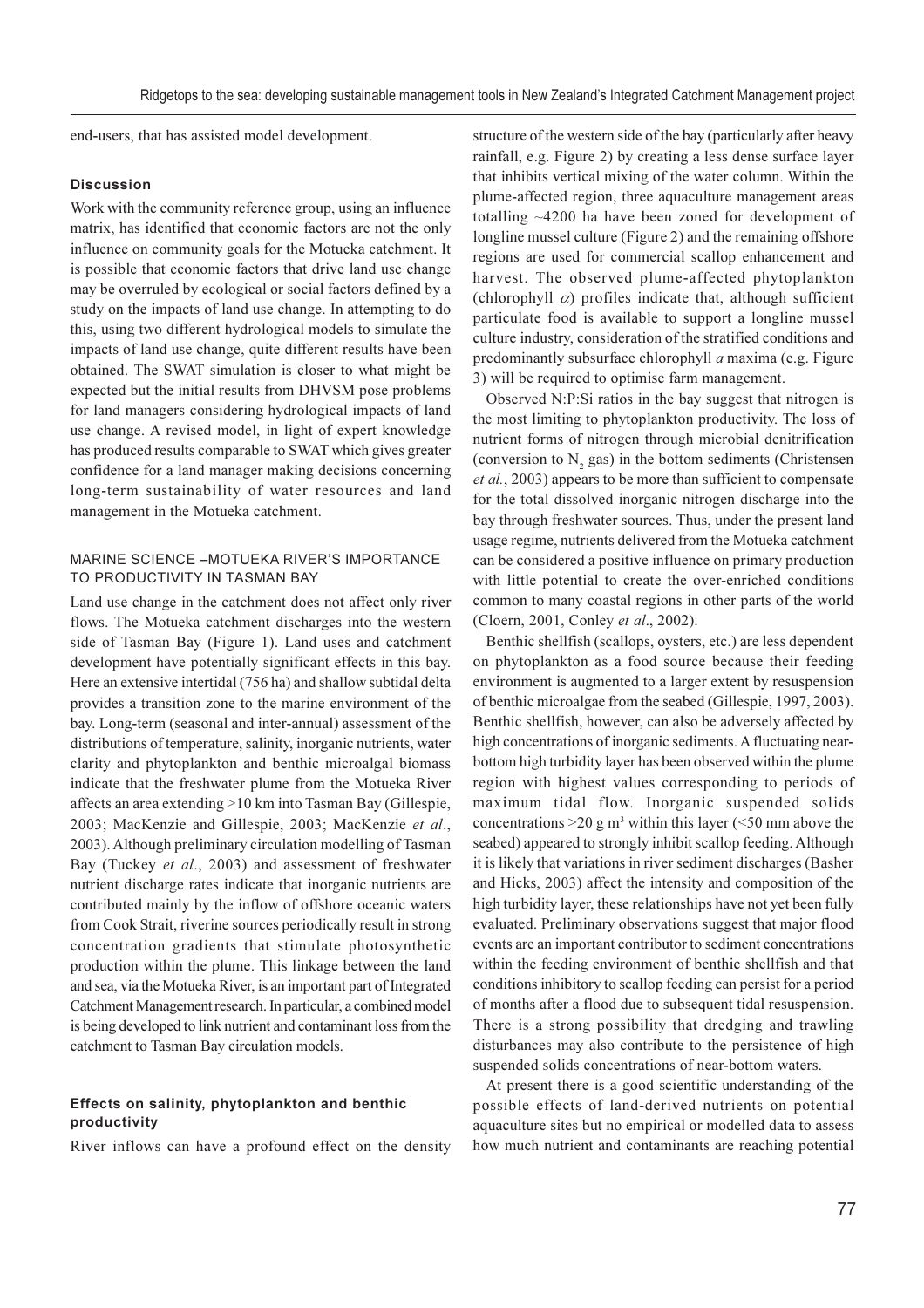

Fig. 2 Example of surface water salinity plume off the Motueka River mouth. Data collected 3 days after a rainfall event (river inflow 409 m<sup>3</sup> s<sup>-1</sup>)



Fig. 3 Example of seawater density and chlorophyll a profiles at a site in Tasman Bay 9 km offshore from the Motueka River mouth. Data collected 5 days after a rainfall event (river inflow 409  $m^3 s^{-1}$ ).

aquaculture areas. A major stream of work over the next two years is to link a surface hydrology model (SWAT) with the Tasman Bay circulation model to assess the amount of nutrients and contaminants entering the bay during flood events and how the nutrients move within the bay. This will provide a valuable tool for legislators and marine farming planners to assess impacts of land use change and the optimal positioning of marine farms to either avoid or be within the Motueka freshwater plume.

## DISCUSSION AND CONCLUSION

The integrated management of a complex river catchment such as the Motueka requires consideration of social, economic and biophysical factors. The relatively pristine nature of the current environment is highlighted by the consideration of river-borne nutrients as a positive aspect for the marine environment, rather than a problem through increasing eutrophication. The challenge is to maintain this high environmental standard while allowing development with consequent land-use change and taking into account community aspirations for their environment. Tourism (both marine and land based) is a major industry in this region and any decline in water quality and quantity is likely to impact this. In-stream water quantity is being preserved through a negotiated Water Conservation Order, which sets a limit of 12% of the flow extracted in the Motueka mainstem, and 6% in the Wangapeka River, as measured by the actual residual flow. Water quality issues have